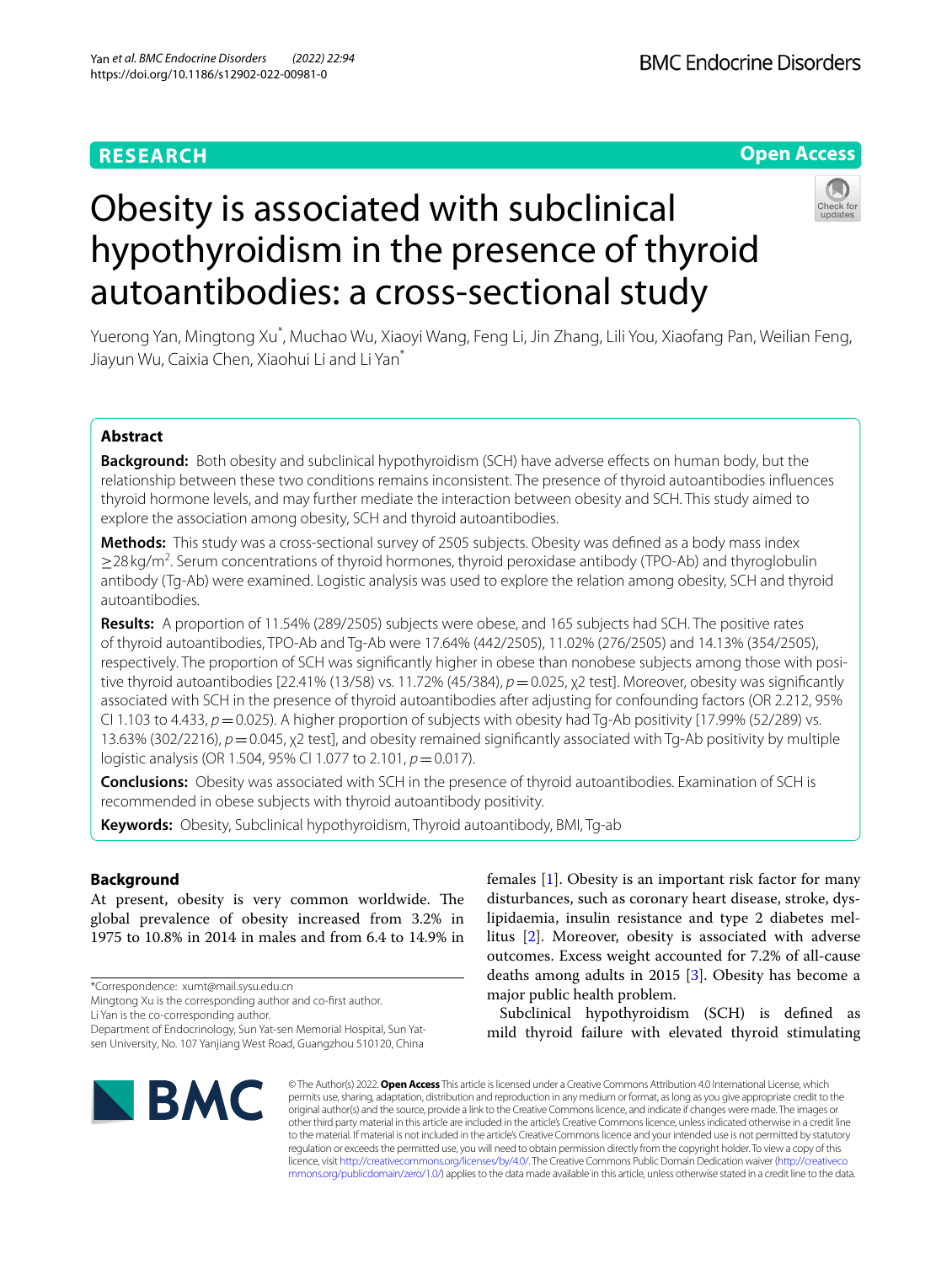hormone (TSH) levels and normal free thyroxine (FT4) concentrations. Similar to obesity, SCH is associated with dyslipidaemia, insulin resistance, and atherosclerotic and coronary heart diseases [[4](#page-6-3), [5](#page-6-4)]. Moreover, thyroid failure may cause proatherogenic metabolic abnormalities in children with SCH, and thus, it is of great importance to prevent and control SCH [\[5](#page-6-4), [6\]](#page-6-5). A higher proportion of SCH was observed in obese patients [[7,](#page-6-6) [8](#page-6-7)]. Obesity may afect thyroid hormones as well, in addition to the role of thyroid hormones in regulating body weight. Hence, identifying the relationship between obesity and SCH could beneft patients by controlling risk factors and improving prognosis. However, several reports failed to fnd an association between obesity and SCH [[9,](#page-6-8) [10](#page-6-9)], and their results were inconsistent.

The presence of thyroid autoantibodies is the main aetiology of SCH and infuences thyroid hormone levels. Obesity is associated with an increased risk of several autoimmune diseases, including autoimmune thyroiditis  $[11]$  $[11]$ . Thus, thyroid autoantibodies may mediate the relationship between obesity and SCH. The current study aimed to investigate the association between obesity and SCH and to further explore the relationship between obesity and SCH in the presence or absence of thyroid autoantibodies.

## **Methods**

## **Subject**

This study was a cross-sectional survey of thyroid diseases conducted in Guangzhou, a coastal city in southeastern China. All methods were performed in accordance with the relevant guidelines and regulations. In total, 2720 residents were primarily enrolled. Exclusion criteria included pregnancy, lactation, any medical treatment afecting thyroid function, such as antithyroid drugs, thyroid hormones, glucocorticoids, dopamine, renal insufficiency or any other serious systemic disease. This study was approved by the Medical Ethics Committee of Sun Yat-sen Memorial Hospital of Sun Yat-sen University (AF-SOP-07-1.0-01). Written informed consent was obtained from all subjects before any data or sample collection.

## **Assessment**

All participants were asked to complete a self-assessment questionnaire that included their date of birth, smoking status and personal or family history of thyroid disease. Overnight fasting blood samples were collected after fasting for more than 10h and centrifuged at  $704 \times g$  for 10min. Subsequently, the serum was decanted for examination. Urine samples were collected between 8:00 am and 10:00am. All serum and urine samples were stored at −20°C and underwent centralized examination within 1 month of collection. The percentage of body fat was measured by a body fat meter (OMRON, HBF-306).

## **Laboratory examination**

All subjects in this study underwent investigation for serum concentrations of TSH, thyroid peroxidase antibodies (TPO-Ab), and thyroglobulin antibodies (Tg-Ab). If TSH was <0.27mU/L, then free thyroxine (FT4) and free triiodothyronine (FT3) were measured in the same sample. If TSH was >4.20 mU/L, only FT4 was measured. The laboratory reference ranges were as follows: TSH 0.27–4.20mU/L, FT4 10.30–24.50pmol/L, FT3 2.30–6.30pmol/L, TPOAb<34IU/L, and TgAb<50IU/L. Serum concentrations of thyroid hormones and autoantibodies were examined using chemiluminescence immunoassays on a Cobas 601 analyser (Roche Diagnostics). Urinary iodine concentration was measured by using an As-Ce Catalytic Chromatographer.

## **Diagnostic criteria**

Subclinical hypothyroidism was defned as normal FT4 and TSH >4.20mU/L. Positive TPO-Ab was defned as TPO-Ab  $\geq$ 34IU/mL, and positive Tg-Ab was defined as Tg-Ab  $\geq$ 50IU/mL. Positive thyroid autoantibodies were defined as TPOAb  $\geq$ 34 IU/mL and/or TgAb  $\geq$ 50 IU/mL. Positive TPO-Ab and Tg-Ab were defned as TPOAb ≥34IU/mL and TgAb ≥50IU/mL both.

Body mass index (BMI) was calculated by dividing the weight by the square of height  $(kg/m<sup>2</sup>)$ , and obesity was defined as BMI equal to or greater than  $28 \text{ kg/m}^2$ according to the Guideline for primary care of obesity in China [\[12](#page-7-0)].

#### **Statistical analysis**

Data analysis was performed using SPSS version 21.0. Continuous data were reported as the means±standard deviations (SD) or medians (interquartile ranges), while categorical data were reported as percentages. Diferences in the continuous data were assessed for signifcance using nonparametric statistics (Mann–Whitney) or parametric statistics (t test) where appropriate. The chisquared test or Fisher's exact test was used to evaluate the diferences in the categorical data. Univariate logistic regression analysis was used to identify the potential risk factors associated with subclinical hypothyroidism and thyroid autoantibodies. Factors that were signifcantly diferent in univariate logistic regression analysis were then analysed by multiple logistic regression analysis to calculate the odds ratios (ORs) and 95% confdence intervals (95% CIs). In this model, obesity (nonobesity and obesity), subclinical hypothyroidism (no and yes), diabetes mellitus (no and yes), hypertension (no and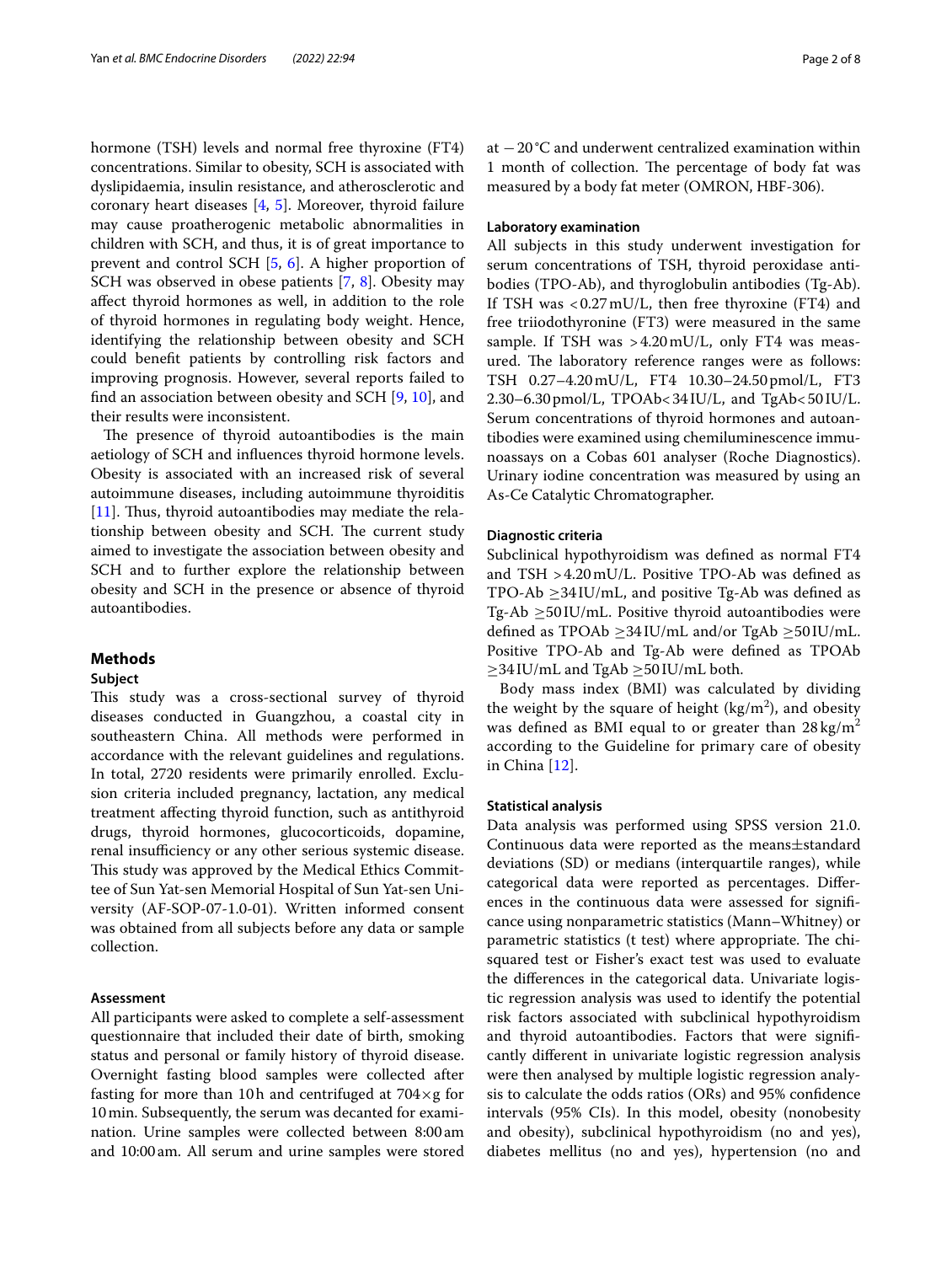yes), TPO-Ab (negativity and positivity), Tg-Ab (negativity and positivity), age (<65 y and  $\geq$  65 y), sex (male and female) and smoking status (nonsmoking and current smoking) were included as categorical variables. Urinary iodine concentration was included as a continuous variable. Moreover, we utilized a multiple linear regression model to analyse the correlation between BMI and TSH concentration. BMI, TSH concentration, age and urinary iodine concentration were continuous variables, and other factors, including TPO-Ab (negativity and positivity), Tg-Ab (negativity and positivity), sex (male and female) and smoking status (nonsmoking and current smoking), were included as categorical variables. The level of signifcance was set at 5%.

## **Results**

## **General characteristics of obese and nonobese subjects**

Out of the 2720 subjects recruited, 27 subjects who did not complete the survey were excluded. Additionally, another 188 participants with previous thyroid disease were also excluded. Hence, a total of 2505 subjects were included in the final analysis. The mean age was  $45.72 \pm 15.72$  (17 to 88) years, and 55.84% (1399/2505) of the patients were female. A proportion of 11.54% (289/2505) subjects were obese, and 165 subjects had SCH. The rates of positive thyroid autoantibodies, positive TPO-Ab, positive Tg-Ab and both positive these two autoantibodies were 17.64% (442/2505), 11.02% (276/2505), 14.13% (354/2505) and 7.50% (188/2505), respectively. Females had a signifcantly higher proportion of subclinical hypothyroidism than males [7.72% (108/1399) vs. 5.15% (57/1106), *p*=0.012]. No signifcant diference in the ratio of subclinical hypothyroidism was found between subjects  $\geq$ 65y and <65y [8.06% (27/335) vs. 6.37% (138/2168),  $p=0.238$ ]. The general characteristics of obese and nonobese subjects are presented in Table [1](#page-3-0).

## **Obesity and subclinical hypothyroidism**

Although univariate logistic analysis found that obesity was associated with SCH among the total subjects, no signifcant association between obesity and SCH was found in the multiple logistic analysis, as shown in Table [2](#page-4-0).

When we divided all subjects into two subgroups (442 subjects with positive thyroid autoantibodies and 2063 subjects with negative thyroid autoantibodies), the results showed that only among subjects with positive thyroid autoantibodies obese subjects had a signifcantly higher ratio of SCH than nonobese subjects [22.41% (13/58) vs. 11.72% (45/384), *p*=0.025, χ2 test]. Multiple logistic analysis showed that obesity was associated with subclinical hypothyroidism among these subjects (OR 2.212,

95% CI 1.103 to 4.433, *p*=0.025, Table [2](#page-4-0)). However, no signifcant diference in the proportion of SCH [obese 6.06% (14/231) vs. nonobese 5.08% (93/1832), *p*=0.525, χ2 test] or the association between obesity and SCH (OR 2.176, 95% CI 1.090 to 4.344, *p*=0.027, univariate logistic analysis) was found among subjects with negative thyroid autoantibodies.

## **TSH concentration, BMI and thyroid autoantibodies**

The median TSH concentration of all 2505 subjects was 1.83 (1.25–2.65) mU/L. As shown in Table  $3$ , subjects with positive thyroid autoantibodies had a signifcantly higher TSH concentration than subjects with negative thyroid autoantibodies. In the linear regression analysis, BMI was signifcantly correlated with TSH concentration, regardless of whether subjects were positive or negative for thyroid autoantibodies (Table [4](#page-5-0)).

## **Obesity and thyroid autoantibodies**

Among the 2505 subjects, the rates of TPO-Ab and Tg-Ab positivity were 11.02% (276/2505) and 14.13% (354/2505), respectively. Obesity was signifcantly associated with Tg-Ab both in the univariate and multiple logistic analyses (Table [5\)](#page-5-1). No significant associations between obesity and thyroid autoantibodies (OR 1.198, 95% CI 0.880 to 1.630, *p*=0.251) or TPO-Ab (OR 1.215, 95% CI 0.839 to 1.759,  $p = 0.304$ ) were found in the univariate analysis.

## **Discussion**

Subclinical hypothyroidism is associated with subtle proatherogenic abnormalities since childhood. Both obesity and subclinical hypothyroidism have adverse infuences on the metabolism of the human body [[13](#page-7-1), [14\]](#page-7-2). Hence, identifying the relationship between obesity and SCH is important in controlling risk factors and improving prognosis. This current study found a higher proportion of subclinical hypothyroidism in obese than nonobese subjects among those with positive thyroid autoantibodies. Moreover, obesity was signifcantly associated with subclinical hypothyroidism only in the presence of thyroid autoantibodies. Tg-Ab was more common in obese subjects, and there was a signifcant association between obesity and Tg-Ab.

The results of the current study are in line with the Tehran Thyroid Study, which reported a higher prevalence of subclinical hypothyroidism in obese subjects than in normal-weight subjects [\[7](#page-6-6)]. Similarly, a higher prevalence of subclinical hypothyroidism in overweight/obese subjects than in lean subjects was found in a Danish survey [[8\]](#page-6-7). However, an Indian study reported no significant difference in the prevalence of subclinical hypothyroidism between overweight and lean PCOS patients  $[15]$  $[15]$  $[15]$ . The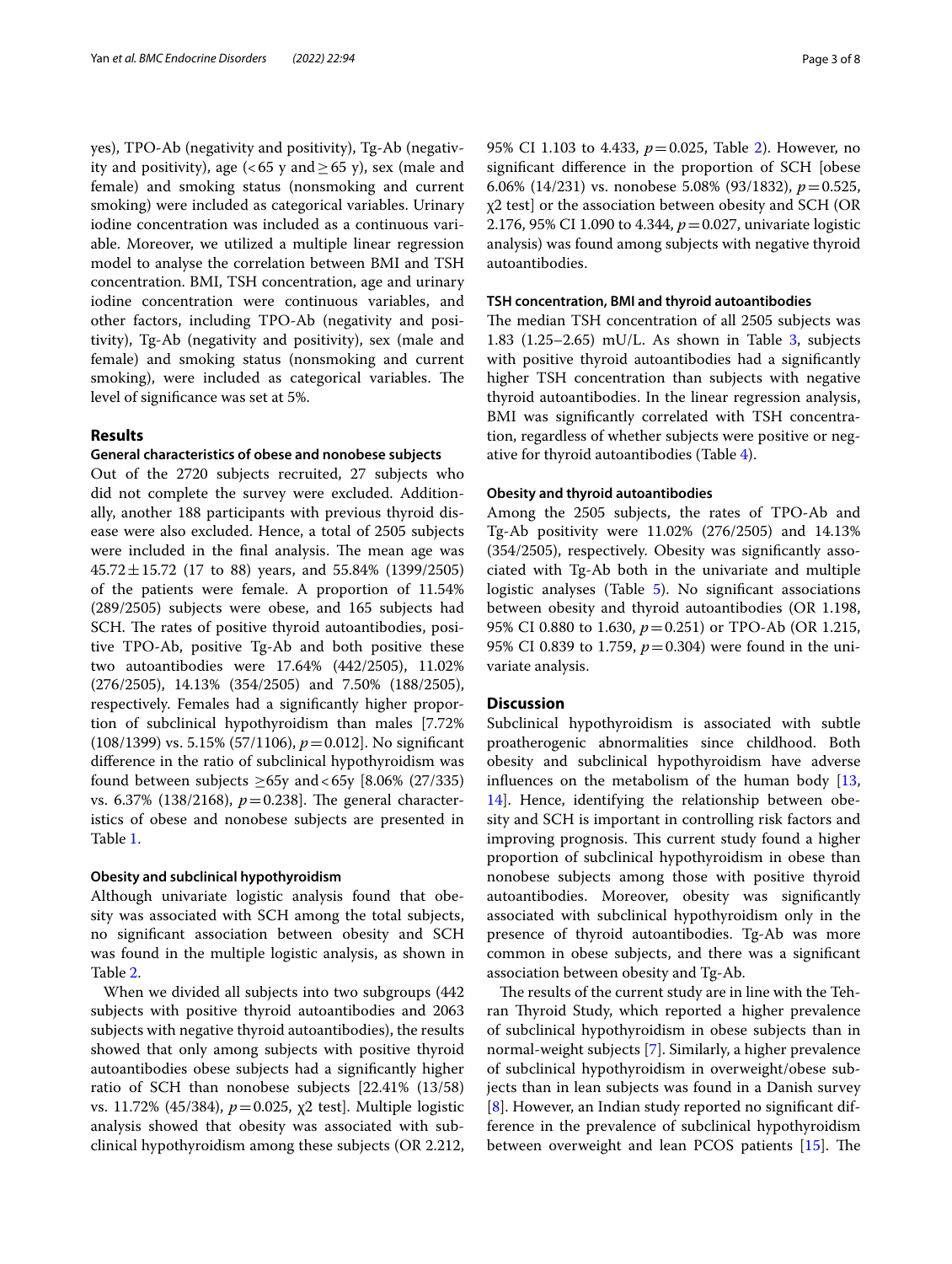## <span id="page-3-0"></span>**Table 1** General characteristics of obese and nonobese subjects

|                                     | Obese subjects ( $n = 289$ ) | Nonobese subjects ( $n = 2216$ ) | P       |
|-------------------------------------|------------------------------|----------------------------------|---------|
| Age(y)                              | 49.07±13.97                  | 45.28 ± 15.89                    | < 0.001 |
| Age category [n(%)]                 |                              |                                  | 0.198   |
| < 65y                               | 243 (84.08%)                 | 1926 (86.91%)                    |         |
| $\geq 65y$                          | 46%(15.92%)                  | 290 (13.09%)                     |         |
| Sex [n(%)]                          |                              |                                  | 0.321   |
| Male                                | 135 (46.71%)                 | 971 (43.81%)                     |         |
| Female                              | 154 (53.29%)                 | 1245 (56.18%)                    |         |
| BMI (kg/m <sup>2</sup> )            | $30.39 \pm 2.30$             | $22.66 \pm 2.77$                 | < 0.001 |
| Waist circumference (cm)            | $97.18 \pm 7.13$             | $80.18 \pm 9.31$                 | < 0.001 |
| Hip circumference (cm)              | $104.85 \pm 0.59$            | $93.32 \pm 0.13$                 | < 0.001 |
| Percentage of body fat(%)           | $34.31 \pm 6.02$             | $26.71 \pm 6.78$                 | < 0.001 |
| Smoking status [n(%)]               |                              |                                  | 0.006   |
| No                                  | 209 (72.32%)                 | 1765 (79.65%)                    |         |
| Yes                                 | 80 (27.68%)                  | 451 (20.35%)                     |         |
| DM [n(%)]                           |                              |                                  | 0.035   |
| No                                  | 263 (91.00%)                 | 2090 (94.31%)                    |         |
| Yes                                 | 26 (9.00%)                   | 126 (5.69%)                      |         |
| Hypertension [n(%)]                 |                              |                                  | < 0.001 |
| No                                  | 249 (86.16%)                 | 2067 (93.28%)                    |         |
| Yes                                 | 40 (13.84%)                  | 149 (6.72%)                      |         |
| Urinary iodine concentration (µg/L) | 137.00 (94.35-194.50)        | 128.00 (87.05-181.38)            | 0.028   |
| Subclinical hypothyroidism [n(%)]   |                              |                                  | 0.045   |
| Yes                                 | 27 (9.34%)                   | 138 (6.23%)                      |         |
| No                                  | 262 (90.66%)                 | 2078 (93.77%)                    |         |
| Positive TPO-Ab and/or Tg-Ab [n(%)] |                              |                                  | 0.250   |
| Yes                                 | 58 (20.07%)                  | 384 (17.33%)                     |         |
| <b>No</b>                           | 231 (79.93%)                 | 1832 (82.67%)                    |         |
| Positive TPO-Ab and Tg-Ab [n(%)]    |                              |                                  | 0.032   |
| Yes                                 | 31 (10.73%)                  | 157 (7.08%)                      |         |
| <b>No</b>                           | 258 (89.27%)                 | 2059 (92.92%)                    |         |
| Positive Tg-Ab [n(%)]               |                              |                                  | 0.045   |
| Yes                                 | 52 (17.99%)                  | 302 (13.63%)                     |         |
| No                                  | 237 (82.01%)                 | 1914 (86.37%)                    |         |
| Positive TPO-Ab [n(%)]              |                              |                                  | 0.303   |
| Yes                                 | 37 (12.80%)                  | 239 (10.79%)                     |         |
| No                                  | 252 (87.20%)                 | 1977 (89.21%)                    |         |
| Serum TSH level (mIU/L)             | 1.82 (1.25,2.64)             | 1.97 (1.24,2.70)                 | 0.261   |

Age, BMI, waist circumference and percentage of body fat were expressed as the means±standard deviations; urinary iodine concentration and serum TSH level was expressed as medians with interquartile ranges; age category, sex, smoking status, DM, hypertension, subclinical hypothyroidism, thyroid autoantibodies, Tg-Ab and TPO-Ab were presented as n (%)

The t test was used for age, BMI, waist circumference and percentage of body fat; the Mann–Whitney U test was adopted for urinary iodine concentration and serum TSH level; the χ2 test was used for age category, sex, smoking status, DM, hypertension, subclinical hypothyroidism, thyroid autoantibodies, Tg-Ab and TPO-Ab. *P*<0.05 was considered signifcant

*BMI* Body mass index, *DM* Diabetes mellitus, *TPO-Ab* Thyroid peroxidase antibody, *Tg-Ab* Thyroglobulin antibody, *TSH* Thyroid stimulating hormone

diferent BMIs in the obesity defnition and the diferent TSHs in the subclinical hypothyroidism defnition may partially explain this discrepancy. Moreover, interestingly, a higher proportion of subclinical hypothyroidism in obese individuals was only observed in the presence of thyroid autoantibodies in our study. In addition, a signifcant association between obesity and subclinical hypothyroidism was observed only in the presence of positive thyroid autoantibodies. Our fndings are in agreement with those from another study conducted in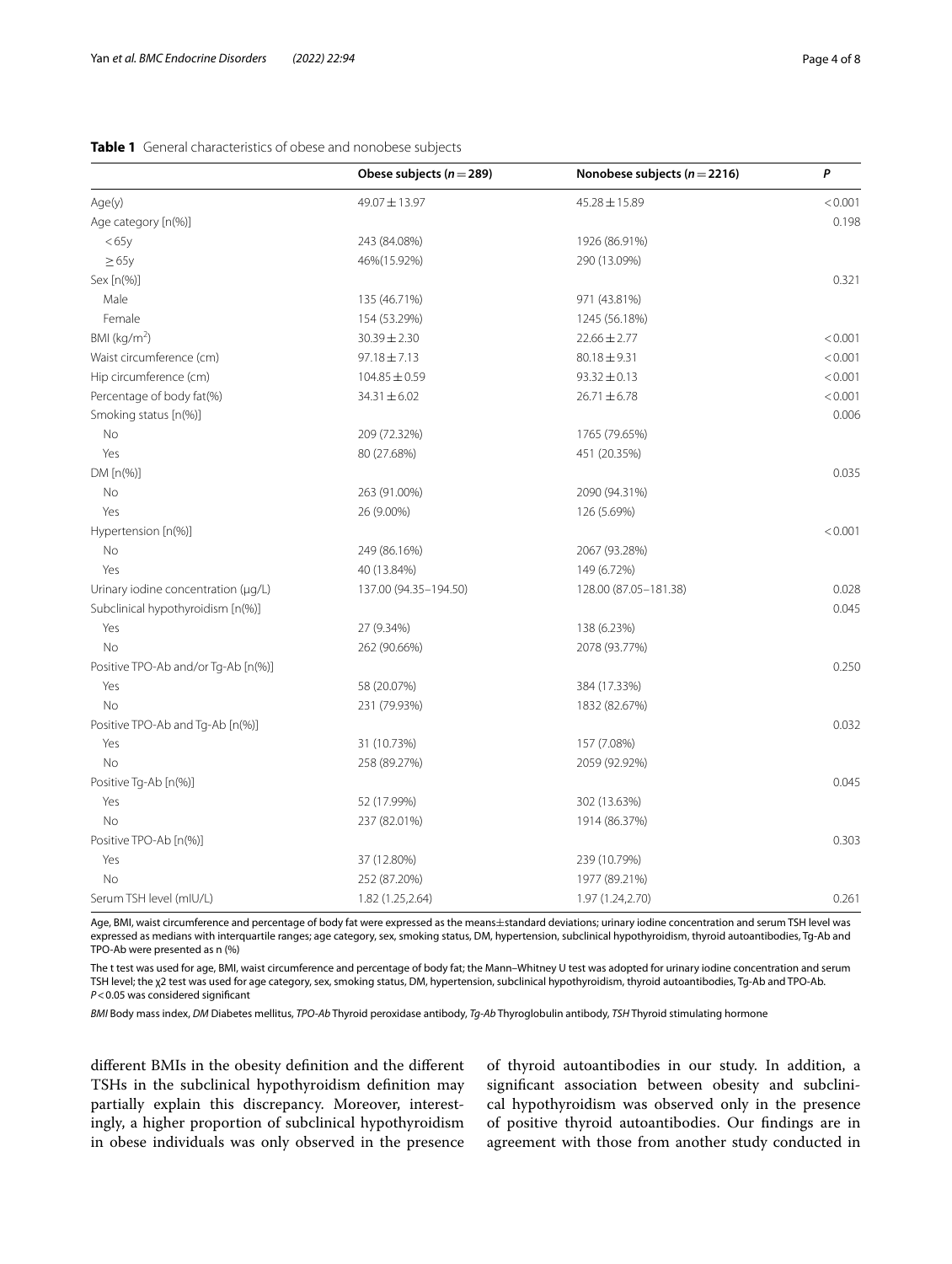|                              | <b>Total subjects</b> |         | Subjects with positive thyroid<br>autoantibodies |       | Subjects with negative<br>autoantibodies |         |
|------------------------------|-----------------------|---------|--------------------------------------------------|-------|------------------------------------------|---------|
|                              | OR(95%CI)             | P       | OR(95%CI)                                        | P     | OR(95%CI)                                | P       |
| Univariate logistic analysis |                       |         |                                                  |       |                                          |         |
| Sex                          | 1.540 (1.106,2.144)   | 0.011   | 1.790 (0.847,3.780)                              | 0.127 | 1.170 (0.791,1.730)                      | 0.431   |
| Age                          | 1.290 (0.839,1.981)   | 0.246   | 1.904 (0.489,2.445)                              | 0.827 | 1.413 (0.846,2.360)                      | 0.186   |
| Smoking                      | 0.250(0.135, 0.464)   | < 0.001 | 0.391(0.118, 1.300)                              | 0.126 | 0.253(0.122, 0.525)                      | < 0.001 |
| Obesity                      | 1.552 (1.007,2.390)   | 0.046   | 2.176 (1.090,4.344)                              | 0.027 | 1.206 (0.676,2.153)                      | 0.526   |
| Diabete mellitus             | 0.973 (0.502,1.887)   | 0.936   | 3.316 (0.437,25.132)                             | 0.246 | 0.694(0.342, 1.407)                      | 0.311   |
| Hypertension                 | 0.950(0.664, 1.358)   | 0.778   | 0.967(0.509, 1.839)                              | 0.919 | 0.936(0.604, 1.450)                      | 0.766   |
| Urinary iodine concentration | 1.001 (1.000,1.001)   | 0.061   | 1.000 (0.999,1.002)                              | 0.398 | 1.001 (1.000,1.001)                      | 0.094   |
| TPO-Ab                       | 3.187 (2.195,4.628)   | < 0.001 |                                                  |       |                                          |         |
| Tg-Ab                        | 3.206 (2.262,4.542)   | < 0.001 |                                                  |       |                                          |         |
| Multiple logistic analysis   |                       |         |                                                  |       |                                          |         |
| Sex                          | 0.820(0.567,1.185)    | 0.291   | 1.857 (0.872,3.958)                              | 0.109 |                                          |         |
| Age                          | 1.277 (0.823,1.982)   | 0.275   | 1.155 (0.509,2.621)                              | 0.730 | -                                        |         |
| Smoking                      | 0.248(0.127, 0.482)   | < 0.001 |                                                  |       |                                          |         |
| Obesity                      | 1.542 (0.988,2.407)   | 0.057   | 2.212 (1.103,4.433)                              | 0.025 |                                          |         |
| TPO-Ab                       | 1.924 (1.190,3.110)   | 0.008   |                                                  |       |                                          |         |
| Tg-Ab                        | 2.053 (1.303,3.236)   | 0.002   |                                                  |       |                                          |         |

<span id="page-4-0"></span>**Table 2** Risk factors of subclinical hypothyroidism among total subjects, subjects with positive thyroid autoantibodies, and subjects with negative autoantibodies

Univariate logistic regression, when adjusted for sex (male and female), age (<65y and≥65y), smoking status (non-smoking and smoking), obesity (no and yes), diabetes mellitus (no and yes), hypertension (no and yes), urinary iodine concentration (continuous variable), TPO-Ab (negativity and positivity) and Tg-Ab (negativity and positivity) was used for identify the associated risk factors for subclinical hypothyroidism among the total subjects, subjects with positive thyroid autoantibodies, and subjects with negative autoantibodies, respectively. Factors that difered in the univariate logistic analysis were further analysed in the multiple logistic analysis. P<0.05 was considered signifcant

*TPO-Ab* Thyroid peroxidase antibody, *Tg-A*b Thyroglobulin antibody

<span id="page-4-1"></span>

|  |  | Table 3 Serum TSH concentration in subjects with or without thyroid autoantibodies |  |  |  |  |
|--|--|------------------------------------------------------------------------------------|--|--|--|--|
|--|--|------------------------------------------------------------------------------------|--|--|--|--|

| <b>TSH</b> | TPO-Ab           | Tq-Ab            | TPO-Ab and Tq-Ab    | TPO-Ab and/or Tg-Ab           |
|------------|------------------|------------------|---------------------|-------------------------------|
| $Ab(+)$    | 2.10(1.33,3.37)  | 2.07(1.33,3.31)  | $2.44(1.49,4.07)^a$ | 1.98 (1.25,3.14) <sup>b</sup> |
| $Ab(-)$    | 1.81 (1.24,2.58) | 1.81 (1.24,2.58) | 1.81 (1.24,2.58)    | 1.81 (1.25,2.58)              |
| P          | < 0.001          | < 0.001          | < 0.001             | 0.008                         |

<sup>a</sup> both TPO-Ab and Tg-Ab positive; <sup>b</sup>either TPO-Ab or Tg-Ab positive

Serum TSH level was expressed as medians with interquartile ranges

Mann–Whitney U test was adopted for serum TSH level. *P*<0.05 was considered signifcant

*TPO-Ab* Thyroid peroxidase antibody, *Tg-Ab* Thyroglobulin antibody, *TSH* Thyroid stimulating hormone, *Ab* Antibody

China indicating that obesity was associated with hyperthyrotropinemia only in individuals with thyroid autoimmunity  $[16]$  $[16]$ . The presence of thyroid autoantibodies may mediate the association between obesity and subclinical hypothyroidism. Examining subclinical hypothyroidism in obese subjects with positive thyroid autoantibodies may beneft patients.

The present study further explored the relationship between obesity and TPO-Ab or Tg-Ab. The results showed that obese subjects had a higher Tg-Ab positivity rate than nonobese subjects but not a higher TPO-Ab positivity rate. When adjusting for sex, age and smoking, obesity was still associated with Tg-Ab positivity. Marzullo P and his colleagues reported similar results as ours [\[17](#page-7-5)]. However, they also observed a signifcantly higher rate of TPO-Ab positivity in obese subjects. Another cohort study failed to fnd an association between obesity and the TPO-Ab positivity [[18](#page-7-6)]. Thus, the association between obesity and TPO-Ab or Tg-Ab positivity remains inconsistent. One experimental study found that Tg-Ab and Tg were deposited in the thyroid gland of obese strain chickens, and Tg-Ab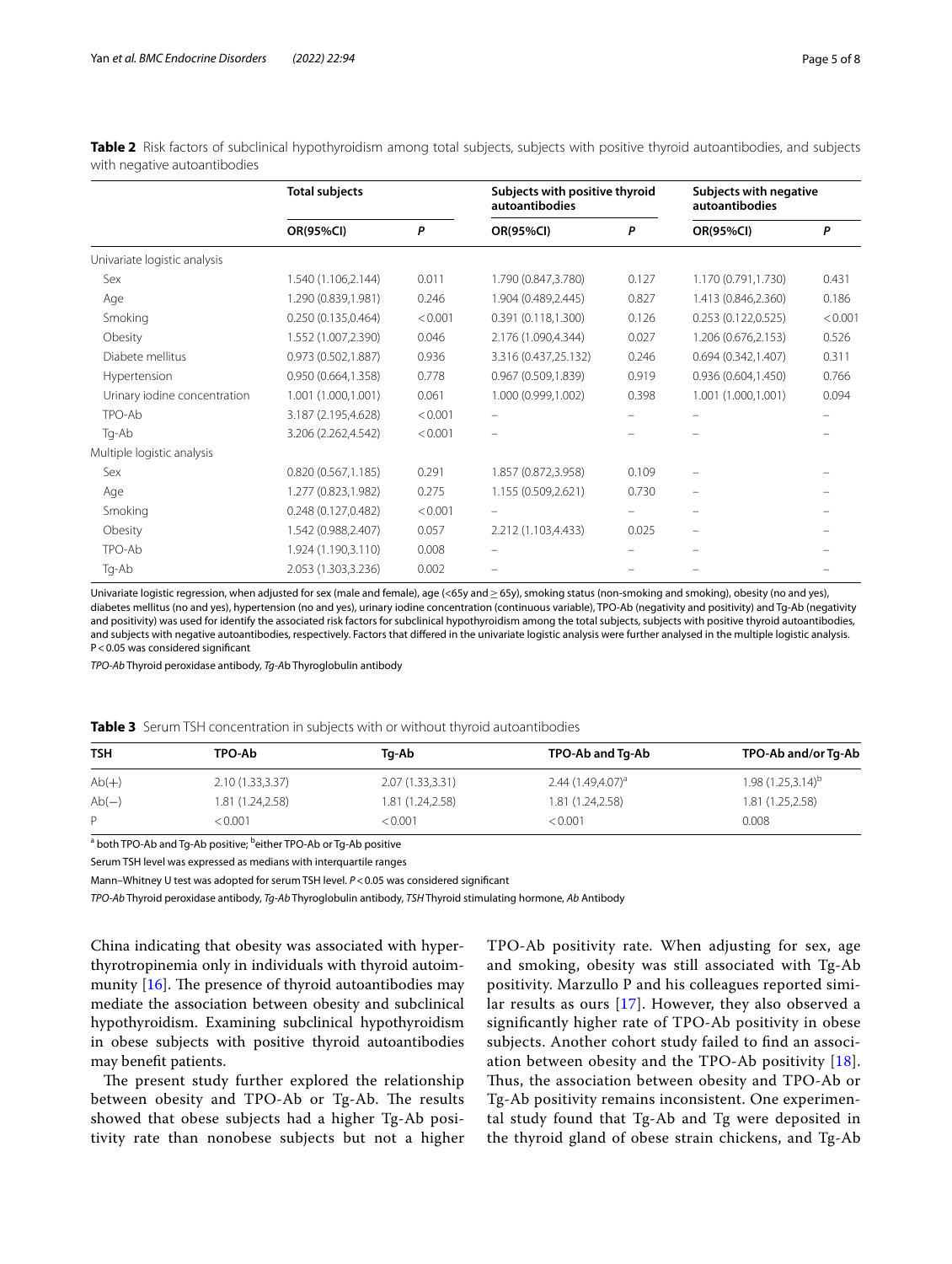|                                 | <b>Total subjects</b>   |         | Subjects with positive thyroid<br>autoantibodies |       | Subjects with negative<br>autoantibodies |         |
|---------------------------------|-------------------------|---------|--------------------------------------------------|-------|------------------------------------------|---------|
|                                 | r(95%Cl)                | Ρ       | r(95%Cl)                                         | P     | r(95%Cl)                                 | Ρ       |
| Sex                             | $-0.201(-0.556, 0.153)$ | 0.266   | $-0.342(-2.556, 1.871)$                          | 0.761 | $-0.146(-0.293, 0.002)$                  | 0.053   |
| Age                             | $-0.009(-0.018, 0.001)$ | 0.072   | $-0.024(-0.078.0.030)$                           | 0.379 | $-0.005(-0.009, 0.000)$                  | 0.016   |
| Smoking                         | $-0.559(-0.983,-0.134)$ | 0.010   | $-1.736(-4.693.1.221)$                           | 0.249 | $-0.415(-0.588,-0.241)$                  | < 0.001 |
| <b>BMI</b>                      | 0.063(0.022,0.104)      | 0.003   | 0.211(0.007, 0.415)                              | 0.043 | 0.024(0.006, 0.042)                      | 0.008   |
| Urinary iodine<br>concentration | 0.000(0.000.0.001)      | 0.071   | $-0.001(-0.005.0.003)$                           | 0.578 | 0.000(0.000.0.001)                       | 0.049   |
| TPO-Ab                          | .300 (0.747, 1.853)     | < 0.001 | $\overline{\phantom{0}}$                         |       |                                          |         |
| Tg-Ab                           | 0.740(0.237.1.243)      | 0.004   | -                                                |       |                                          |         |

<span id="page-5-0"></span>Table 4 Correlations of body mass index and thyroid stimulating hormone among total subjects, subjects with positive thyroid autoantibodies, and subjects with negative autoantibodies

Multiple liner regression, when adjusted for sex (male and female), age (continuous variable), smoking status (non-smoking and smoking), BMI (continuous variable), urinary iodine concentration (continuous variable), TPO-Ab (negativity and positivity) and Tg-Ab (negativity and positivity) was used for identify the correlation of TSH among the total subjects; Multiple liner regression, when adjusted for sex (male and female), age (continuous variable), smoking status (non-smoking and smoking), BMI (continuous variable) and urinary iodine concentration (continuous variable) was used for identify the correlation of TSH among subjects with positive thyroid autoantibodies, and subjects with negative autoantibodies, respectively. *P*<0.05 was considered signifcant

*BMI* Body mass index, *TPO-Ab* Thyroid peroxidase antibody, *Tg-Ab* thyroglobulin antibody

| Model 1             |         | Model 2             |         | Model 3             |         |
|---------------------|---------|---------------------|---------|---------------------|---------|
| OR(95%CI)           | P       | OR(95%CI)           | P       | <b>OR(95%CI)</b>    | P       |
|                     |         |                     |         |                     |         |
| 3.069 (2.424,3.887) | < 0.001 | 2.402 (1.815,3.178) | < 0.001 | 3.845 (2.917,5.068) | < 0.001 |
| 0.950(0.700, 1.289) | 0.740   | 1.038 (0.721,1.492) | 0.843   | 0.853(0.604, 1.204) | 0.365   |
| 0.420 (0.307,0.573) | < 0.001 | 0.581 (0.408,0.827) | 0.003   | 0.293(0.198, 0.434) | < 0.001 |
| 1.198 (0.880,1.630) | 0.251   | 1.215 (0.839,1.759) | 0.304   | 1.391 (1.006,1.922) | 0.046   |
| 1.237 (0.777,1.970) | 0.370   | 0.889(0.534,1.481)  | 0.652   | 1.374 (0.808,2.338) | 0.241   |
| 1.016 (0.804,1.285) | 0.892   | 0.950(0.715, 1.261) | 0.722   | 1.013 (0.784,1.309) | 0.921   |
| 1.000 (0.999,1.001) | 0.955   | 1.000 (0.999,1.001) | 0.679   | 1.000 (0.999,1.001) | 0.845   |
|                     |         |                     |         |                     |         |
|                     |         |                     |         | 3.284 (2.368,4.553) | < 0.001 |
|                     |         |                     |         | 0.845(0.594,1.203)  | 0.350   |
|                     |         |                     |         | 0.671(0.420, 1.070) | 0.094   |
|                     |         |                     |         | 1.504 (1.077,2.101) | 0.017   |
|                     |         |                     |         |                     |         |

<span id="page-5-1"></span>**Table 5** Risk factors of positive thyroid autoantibodies, positive TPO-Ab and positive Tg-Ab

Univariate logistic regression, when adjusted for sex (male and female), age (<65y and≥65y), smoking status (non-smoking and smoking), obesity (no and yes), diabetes mellitus (no and yes), hypertension (no and yes), urinary iodine concentration (continuous variable) was used for identify the associated risk factors for positive thyroid autoantibodies (model 1), positive TPO-Ab (model 2) and Tg-Ab (model 3), respectively. Factors that difered in the univariate logistic analysis were further analysed in the multiple logistic analysis. *P*<0.05 was considered signifcant

*TPO-Ab* Thyroid peroxidase antibody, *Tg-Ab* Thyroglobulin antibody

was generated more rapidly in an autoimmune thyroiditis rat model than TPO-Ab [\[19,](#page-7-7) [20\]](#page-7-8). Obesity may be related to both TPO-Ab and Tg-Ab, but the generation of Tg-Ab may occur earlier, followed by TPO-Ab. The diferent courses of obesity may explain the inconsistent results among the above studies. Further study is needed.

Several studies have reported positive correlations between the TSH concentration and BMI [[21–](#page-7-9)[23\]](#page-7-10). Our

results are in line with these reports. However, other studies found inconsistent results [[24](#page-7-11), [25\]](#page-7-12). This discrepancy may be due to diferences in iodine nutrition and smoking statuses. A recent study found that BMI was a factor for monitoring iodine nutritional status [[26](#page-7-13)]. Iodine nutrition is closely related to the TSH concentration. In addition, our study found that smoking was negatively related to the TSH concentration, similar to reports conducted in Italy and Denmark [\[27](#page-7-14), [28](#page-7-15)]. Lower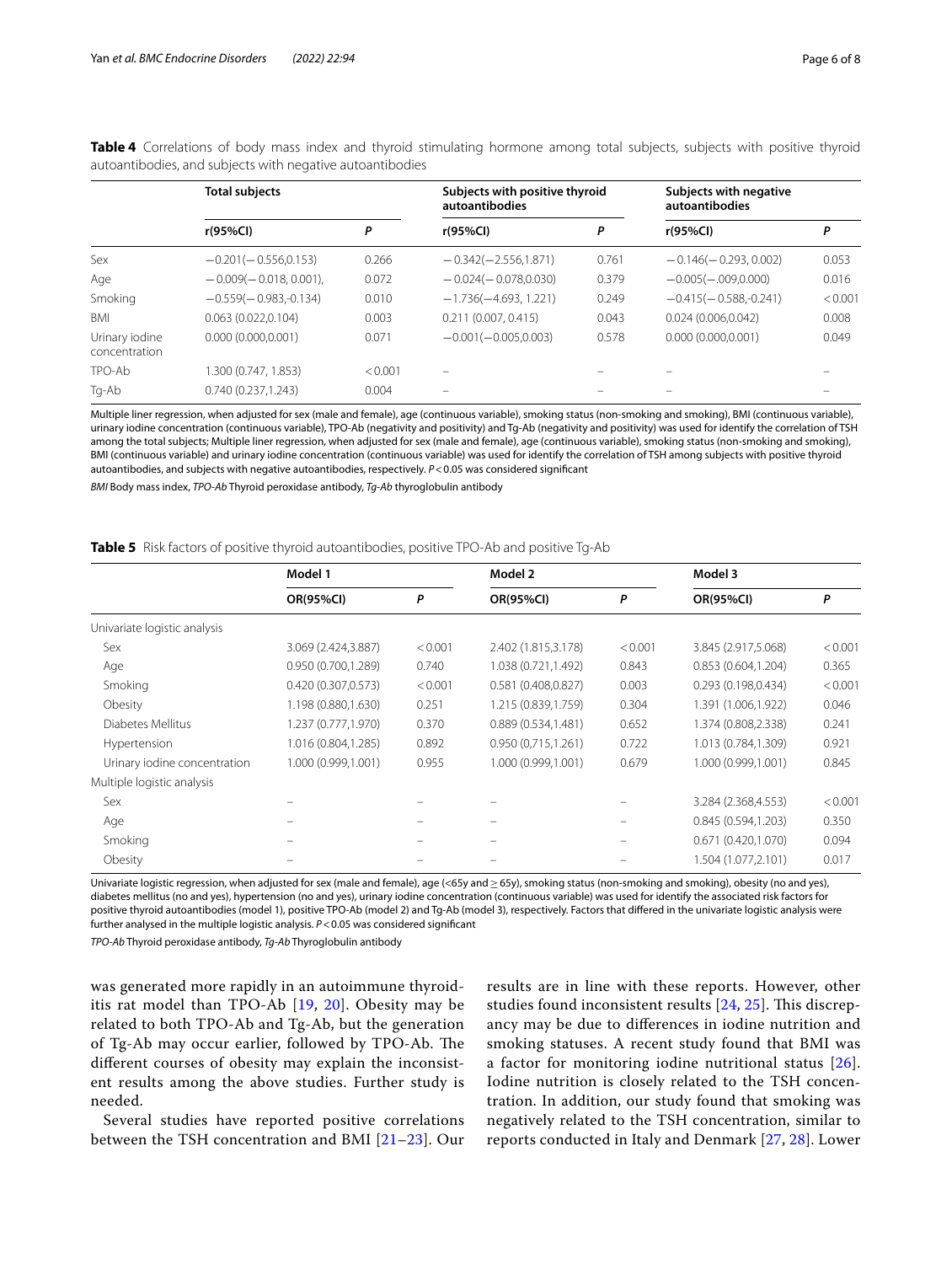levels of serum TSH were observed among smokers. The protective effect mediated by the competitive inhibition of iodine uptake by thiocyanate, a degradation product of cyanide in tobacco, may explain this result [[29](#page-7-16)]. Additionally, the relationship between TSH and high body mass difers between smokers and neversmokers [\[22\]](#page-7-17).

This study was a cross-sectional survey. Hence, the relationship among obesity, subclinical hypothyroidism and thyroid autoantibodies should be explored further in prospective cohort studies to confrm. In addition, serum concentrations of FT4 were examined only in subjects with abnormal TSH concentrations, and associations between obesity and FT4 were not analysed in this study.

## **Conclusions**

In summary, this study found a signifcantly higher proportion of subclinical hypothyroidism in obese subjects than in nonobese subjects in the presence of thyroid autoantibodies. Moreover, obesity was signifcantly associated with increased odds of subclinical hypothyroidism among these subjects after adjusting for confounding factors. Tg-Ab was much more common in obese subjects, and obesity was related to Tg-Ab positivity. Our results suggested that thyroid autoantibodies might mediate the relationship between obesity and subclinical hypothyroidism. Assessing subclinical hypothyroidism in obese subjects with positive thyroid autoantibodies may beneft patients and is recommended.

#### **Abbreviations**

BMI: Body mass index (BMI); CI: Confdence interval; FT3: Free triiodothyronine; FT4: Free thyroxine; OR: Odds ratio; PCOS: Polycystic ovarian syndrome; SCH: Subclinical hypothyroidism; SD: Standard deviations; TPO-Ab: Thyroid peroxidase antibody; TSH: Thyroid stimulating hormone; Tg-Ab: Thyroglobulin antibody.

## **Acknowledgements**

Not applicable.

## **Authors' contributions**

YRY and MTX contributed equally to this work. YRY performed the statistical analyses, and wrote the fnal version of the manuscript. MTX and LY together conceived of the project, and helped to modify the manuscript together. MCW, XYW and JZ helped design the project and assisted with the data interpretation. LLY helped perform the statistical analyses. FL, XFP, WLF, JYW, CXC and XHL participated in data collection. All authors approved the fnal version of the manuscript.

#### **Funding**

This work was supported by the Research Fund for Public Welfare from the National Health and Family Planning Commission of China (201402005), National Natural Science Foundation of China (81902724), China Postdoctoral Science Foundation Grant (2019 M653230), 5010 Project of Sun Yat-sen University Clinical Medicine Research (2019004), and Clinical

Training Project of Sun Yat-sen Memorial Hospital Yat-sen University (SYS-C-201904).

## **Availability of data and materials**

The datasets analysed during the current study are available from the corresponding author on reasonable request.

## **Declarations**

#### **Ethics approval and consent to participate**

This study was approved by the Medical Ethics Committee of China Medical University and Sun Yat-sen Memorial Hospital of Sun Yat-sen University (AF-SOP-07-1.0-01). Written informed consent was obtained from all subjects before any data or sample collection.

#### **Consent for publication** Not applicable.

#### **Competing interests**

The authors declare that they have no competing interests.

Received: 1 September 2021 Accepted: 24 February 2022 Published online: 08 April 2022

#### **References**

- <span id="page-6-0"></span>1. NCD Risk Factor Collaboration (NCD-RisC). Trends in adult body-mass index in 200 countries from 1975 to 2014: a pooled analysis of 1698 population-based measurement studies with 19.2 million participants. Lancet. 2016;387:1377–96. [https://doi.org/10.1016/S0140-6736\(16\)](https://doi.org/10.1016/S0140-6736(16)30054-X) [30054-X](https://doi.org/10.1016/S0140-6736(16)30054-X).
- <span id="page-6-1"></span>2. Piché M-E, Tchernof A, Després J-P. Obesity phenotypes, diabetes, and cardiovascular diseases. Circ Res. 2020;126:1477–500. [https://doi.org/10.](https://doi.org/10.1161/CIRCRESAHA.120.316101) [1161/CIRCRESAHA.120.316101.](https://doi.org/10.1161/CIRCRESAHA.120.316101)
- <span id="page-6-2"></span>3. GBD 2015 Obesity Collaborators, Afshin A, Forouzanfar MH, Reitsma MB, Sur P, Estep K, et al. Health Effects of overweight and obesity in 195 countries over 25 years. N Engl J Med. 2017;377:13–27. [https://doi.org/10.](https://doi.org/10.1056/NEJMoa1614362) [1056/NEJMoa1614362.](https://doi.org/10.1056/NEJMoa1614362)
- <span id="page-6-3"></span>4. Kalra S, Aggarwal S, Khandelwal D. Thyroid dysfunction and dysmetabolic syndrome: the need for enhanced thyrovigilance strategies. Int J Endocrinol. 2021;2021:9641846. [https://doi.org/10.1155/2021/9641846.](https://doi.org/10.1155/2021/9641846)
- <span id="page-6-4"></span>5. Cerbone M, Capalbo D, Wasniewska M, Alfano S. Giuseppina Mattace Raso, Ugo Oliviero, et al. effects of L-thyroxine treatment on early markers of atherosclerotic disease in children with subclinical hypothyroidism. Eur J Endocrinol. 2016;175:11–9. [https://doi.org/10.1530/](https://doi.org/10.1530/EJE-15-0833) [EJE-15-0833](https://doi.org/10.1530/EJE-15-0833).
- <span id="page-6-5"></span>6. Crisafulli G, Aversa T, Zirilli G, Pajno GB, Corica D, De Luca F, et al. Subclinical hypothyroidism in children: when a replacement hormonal treatment might be advisable. Front Endocrinol (Lausanne). 2019;10:109. [https://doi.](https://doi.org/10.3389/fendo.2019.00109) [org/10.3389/fendo.2019.00109](https://doi.org/10.3389/fendo.2019.00109).
- <span id="page-6-6"></span>7. Mahdavi M, Amouzegar A, Mehran L, Madreseh E, Tohidi M, Azizi F. Investigating the prevalence of primary thyroid dysfunction in obese and overweight individuals: Tehran thyroid study. BMC Endocr Disord. 2021;21:89. <https://doi.org/10.1186/s12902-021-00743-4>.
- <span id="page-6-7"></span>8. Dahl M, Ohrt JD, Fonvig CE, Kloppenborg JT, Pedersen O, Hansen T, et al. Subclinical hypothyroidism in Danish lean and obese children and adolescents. J Clin Res Pediatr Endocrinol. 2017;9:8–16. [https://doi.org/10.](https://doi.org/10.4274/jcrpe.3319) [4274/jcrpe.3319.](https://doi.org/10.4274/jcrpe.3319)
- <span id="page-6-8"></span>9. Wang B, Song R, He W, Yao Q, Li Q, Jia X, et al. Sex diferences in the associations of obesity with hypothyroidism and thyroid autoimmunity among chinese adults. Front Physiol. 2018;9:1397. [https://doi.org/10.](https://doi.org/10.3389/fphys.2018.01397) [3389/fphys.2018.01397.](https://doi.org/10.3389/fphys.2018.01397)
- <span id="page-6-9"></span>10. García-García E, Vázquez-López MA, García-Fuentes E, Galera-Martínez R, Gutiérrez-Repiso C, García-Escobar I, et al. Thyroid function and thyroid autoimmunity in relation to weight status and cardiovascular risk factors in children and adolescents: a population-based study. J Clin Res Pediatr Endocrinol. 2016;8:157–62. [https://doi.org/10.4274/jcrpe.2687.](https://doi.org/10.4274/jcrpe.2687)
- <span id="page-6-10"></span>11. Song R-H, Wang B, Yao Q-M, Li Q, Jia X, Zhang J-A. The impact of obesity on thyroid autoimmunity and dysfunction: a systematic review and